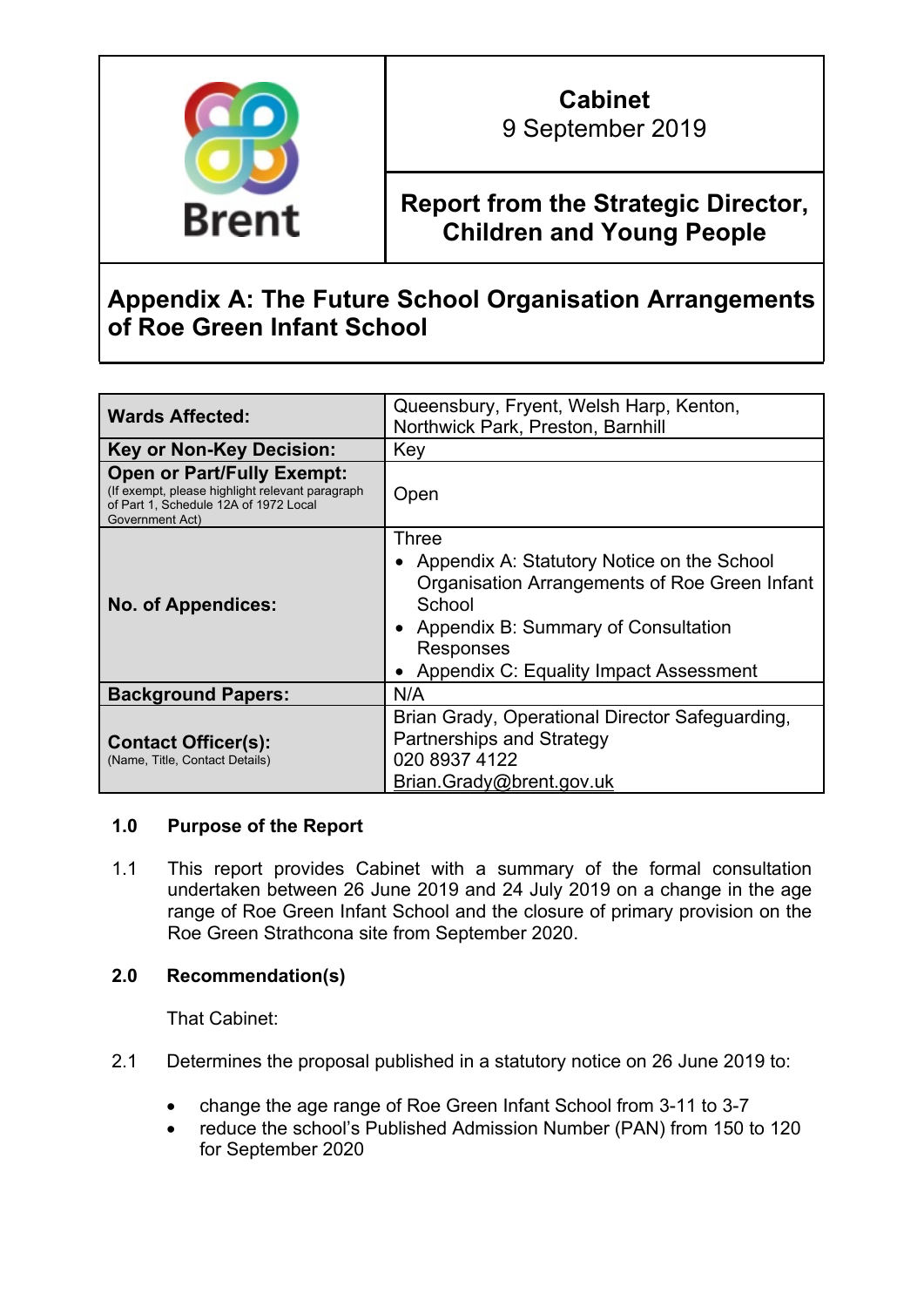implement a phased closure of the provision on the Roe Green Infant School Strathcona site so that no new admissions are made into any Reception cohort from September 2020 and the site is fully closed at the end of July 2022.

## **3.0 Detail**

- 3.1 Roe Green Infant School is situated in Planning Area 1 in the north of the borough, which covers the Queensbury, Fryent and Welsh Harp wards. In 2014, new primary provision was established under the management of Roe Green Infant School on the site known as the Roe Green Strathcona site, situated in Wembley in Planning Area 2 that covers the Kenton, Northwick Park, Preston and Barnhill wards. The Roe Green Strathcona provision was established in response to increasing demand for places across the borough, as set out in the Brent School Place Planning Strategy 2014-18.
- 3.2 The Roe Green Strathcona provision was initially opened as temporary provision for 210 places in total, 30 in each year group from Reception to Year 6. Pupils were first admitted to the provision in March 2014 into Reception and Year 2 classes. A statutory process to regularise the provision had to be implemented in September 2016. This changed the legal nature of Roe Green Infant School by permanently establishing the provision on the Strathcona site:
	- the age range of the school changed from ages 3-7 to 3-11 (including the nursery)
	- the total number of permanent places in Reception to Year 6 was changed from 360 to 570, with infant provision for 360 pupils on the school's Princes Avenue site alongside a nursery for 40 full-time equivalent places, and 210 places in years Reception to Year 6 on the Strathcona site.
- 3.3 Since 2017, there has been a reduction in the number of children applying for primary school places in the borough that was not anticipated when the provision was established. The School Place Planning Strategy 2019-23, approved by Cabinet in November 2018, shows that demand for primary places across the borough is expected to reduce until 2022 when a small increase in demand is forecast. The latest forecasts from the Greater London Authority indicate that whilst demand for Primary places may not reduce further, there is still significant over capacity of Primary school places in Brent. In 2018/19 there was a high level of spare places in Reception across the borough (12%) and on National Offer Day, there were 750 spare places for September 2019 (18% spare places).
- 3.4 Within this context, on 11 March 2019, Cabinet agreed to informal consultation on the future of provision on the Roe Green Strathcona site. Following consideration of a report on the outcomes of the informal consultation, on 19 June 2019, Cabinet agreed to formal consultation on the future of provision on the Roe Green Strathcona site in response to falling demand for places at the Roe Green Strathcona site. A statutory notice was published on 26 June 2019, triggering a period of formal consultation until 24 July 2019.
- 3.5 Table 1 provides the latest forecasts from the Greater London Authority for Primary Planning Area 2, within which Roe Green Strathcona site is located. These forecasts will be included in an update to the School Place Planning Strategy 2019-23 when presented to Cabinet in the autumn. The 2019 forecasts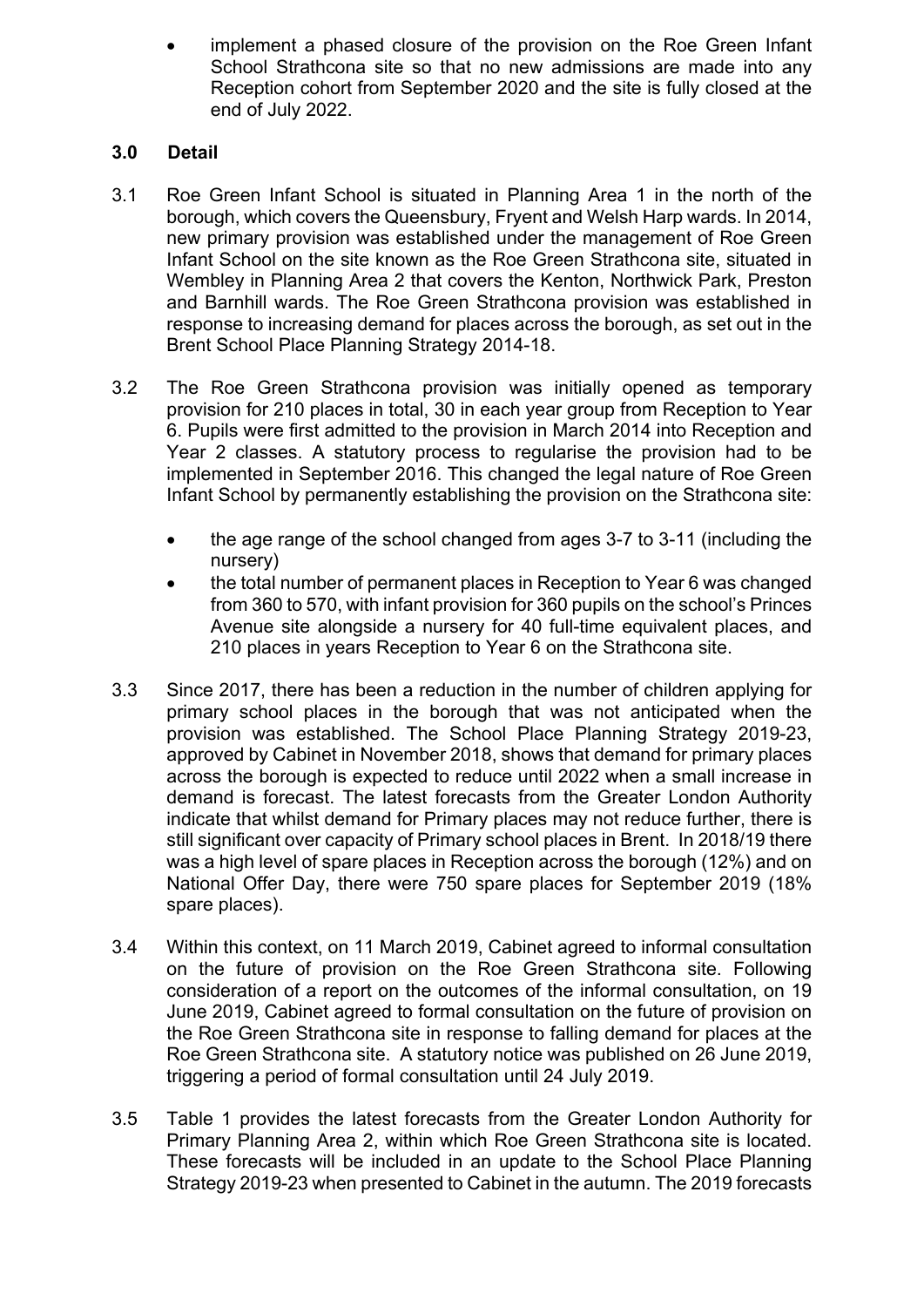show a similar pattern for Planning Area 2 as the 2018 forecasts included in previous reports to Cabinet. A high level of surplus places in the area are forecast, even after taking into account a reduction in the Published Admission Number (PAN) of Uxendon Manor Primary School from September 2020 in response to reduced demand.

| <b>Planning Area 2</b> | Rec             | Year 1 | Year 2 | Year 3 | Year 4 | Year 5 | Year 6 |     |
|------------------------|-----------------|--------|--------|--------|--------|--------|--------|-----|
| 2019/2020<br>Capacity  |                 | 780    | 780    | 720    | 750    | 720    | 750    | 660 |
|                        | Projections     | 628    | 592    | 578    | 694    | 651    | 689    | 633 |
|                        | surplus/deficit | 152    | 188    | 142    | 56     | 69     | 61     | 27  |
| 2020/2021              | Capacity        | 750*   | 780    | 780    | 720    | 750    | 720    | 750 |
|                        | Projections     | 642    | 614    | 589    | 593    | 692    | 649    | 689 |
|                        | surplus/deficit | 108    | 166    | 191    | 127    | 58     | 71     | 61  |
| 2021/2022              | Capacity        | 750    | 750    | 780    | 780    | 720    | 750    | 720 |
|                        | Projections     | 649    | 635    | 618    | 617    | 599    | 694    | 654 |
|                        | surplus/deficit | 101    | 115    | 162    | 163    | 121    | 56     | 66  |
| 2022/2023              | Capacity        | 750    | 750    | 750    | 780    | 780    | 720    | 750 |
|                        | Projections     | 657    | 644    | 640    | 642    | 621    | 603    | 699 |
|                        | surplus/deficit | 93     | 106    | 110    | 138    | 159    | 117    | 51  |
| 2023/2024              | Capacity        | 750    | 750    | 750    | 750    | 780    | 780    | 720 |
|                        | Projections     | 662    | 651    | 647    | 662    | 647    | 623    | 607 |
| surplus/deficit        |                 | 88     | 99     | 103    | 88     | 133    | 157    | 113 |

**Table 1: Planning Area 2 Forecasts (January 2019) and projected surplus of places**

\*capacity reduced by 30 places to reflect an agreed reduction in the PAN of Uxendon Manor

3.6 In January 2019 there were 557 pupils on roll at Roe Green Infant School, of whom 110 were on the Roe Green Strathcona site. There were only 7 pupils in Reception on the Roe Green Strathcona site and all year groups, other than Year 5, had significantly lower numbers than 30. For the purposes of admissions, when applying for a place at Roe Green Infant School, parents can make a preference for either the Roe Green Infant School Princes Avenue site or the Strathcona Road site. Applications for Reception places on the Strathcona site for September 2019 were also low, with only 3 pupils expected to attend the Reception year group in September 2019.

| Year    | Rec | Y1 | <b>Y2</b> | Y3 | Y4                       | <b>Y5</b> | Y6 | <b>Total</b> |
|---------|-----|----|-----------|----|--------------------------|-----------|----|--------------|
| 2014/15 | 34  | 59 | 14        | 28 | $\overline{\phantom{a}}$ | -         |    | 135          |
| 2015/16 | 15  | 30 | 55        | 9  | 28                       | -         |    | 137          |
| 2016/17 | 16  | 19 | 26        | 49 | 6                        | 27        |    | 143          |
| 2017/18 | 7   | 14 | 11        | 22 | 42                       | 3         | 22 | 121          |
| 2018/19 | 7   | 8  | 16        | 12 | 20                       | 44        | 3  | 110          |
| 2019/20 | 3   | 7  | 8         | 16 | 11                       | 20        | 39 | 104          |
| 2020/21 | 3   | 3  | 7         | 8  | 16                       | 12        | 20 | 69           |
| 2021/22 | 3   | 3  | 3         |    | 8                        | 16        | 12 | 52           |

#### **Table 2: Numbers on roll at Roe Green Strathcona Road site**

Source: 2014/15-2018/19 from January school census; other data are forecasts.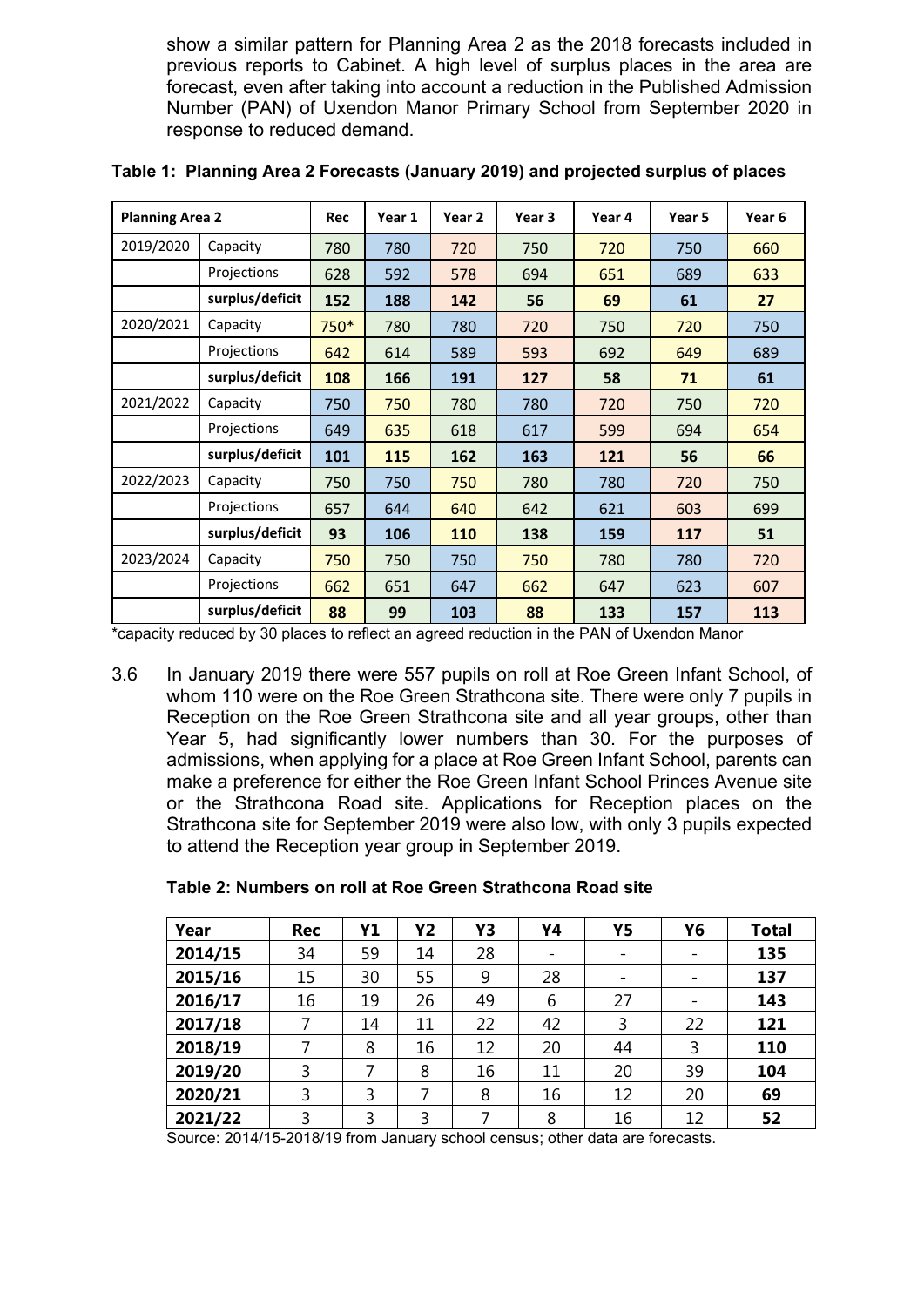- 3.7 Roe Green Infant School operates as one school with the leadership team and staff working across both sites. The school has 12 operating classrooms at the Princes Avenue site for Reception Year through to Year 3. On the Strathcona site, the school organises pupils in some year groups into mixed age classes. In 2018/19 there was one class for Reception/Year 1 and two Year 5/6 classes. Pupils in Key Stage 1 based at the Strathcona site travel to the main school site for some shared teaching. The school achieves good outcomes for pupils across both sites and was rated by Ofsted as 'Good' in November 2017.
- 3.8 On National Offer Day, only two schools in Primary Planning Area 2 filled to their planned capacity for September 2019. Several other schools rated by Ofsted as either 'Good' or 'Outstanding' in the area served by the Roe Green Strathcona site were expanded to meet projected demand and now have spare capacity. This includes Byron Court Primary School, Preston Park Primary School and Uxendon Manor Primary School.
- 3.9 Surplus places are not evenly distributed across schools. Managing a high level of surplus places in provision that operates effectively as one form of entry can be particularly difficult. While Roe Green Infant School operates as one school, managing a split site school when pupil numbers are falling is a challenge that is likely to become harder if pupil numbers do not increase. In the context of pupil forecasts, the level of demand for Roe Green Strathcona and the number of places available at other local schools, primary provision on the Roe Green Strathcona site is not considered to be sustainable.
- 3.10 The council has a responsibility to ensure that the Dedicated Schools Grant is deployed to support all pupils efficiently. Roe Green Infant School currently receives higher than average per pupil funding for pupils on the Strathcona site due to the low number of pupils accessing the provision. This difference will increase further if the number of pupils continues to decline (see Section 6).

## **4.0 Formal Consultation**

- 4.1 Formal consultation to change the provision of Roe Green Infant School is required under the statutory process for making 'prescribed alterations' to maintained schools (Statutory Guidance for Proposers and Decision-makers, Department for Education, October 2018). Formal consultation was carried out between 24 June and 26 July 2019 by the local authority. All applicable statutory requirements to consult in relation to these proposals have been complied with.
- 4.2 The statutory consultation process for significant changes to school provision has four stages - Stage 1: Publication of a Statutory Notice, Stage 2: Representation (formal consultation for a period of 4 weeks), Stage 3: Decision and Stage 4: Implementation. Following the formal representation period, Cabinet is required to make a decision on this proposal within two months.
- 4.3 A statutory notice was published in the Brent and Kilburn Times and on the Brent website and notices were displayed on the school gate at both sites (Princes Avenue and Strathcona Road). The statutory notice proposed:
	- a change in the legal age range at Roe Green Infant School from 3 11 years to 3 – 7 years, to take effect from 1 September 2022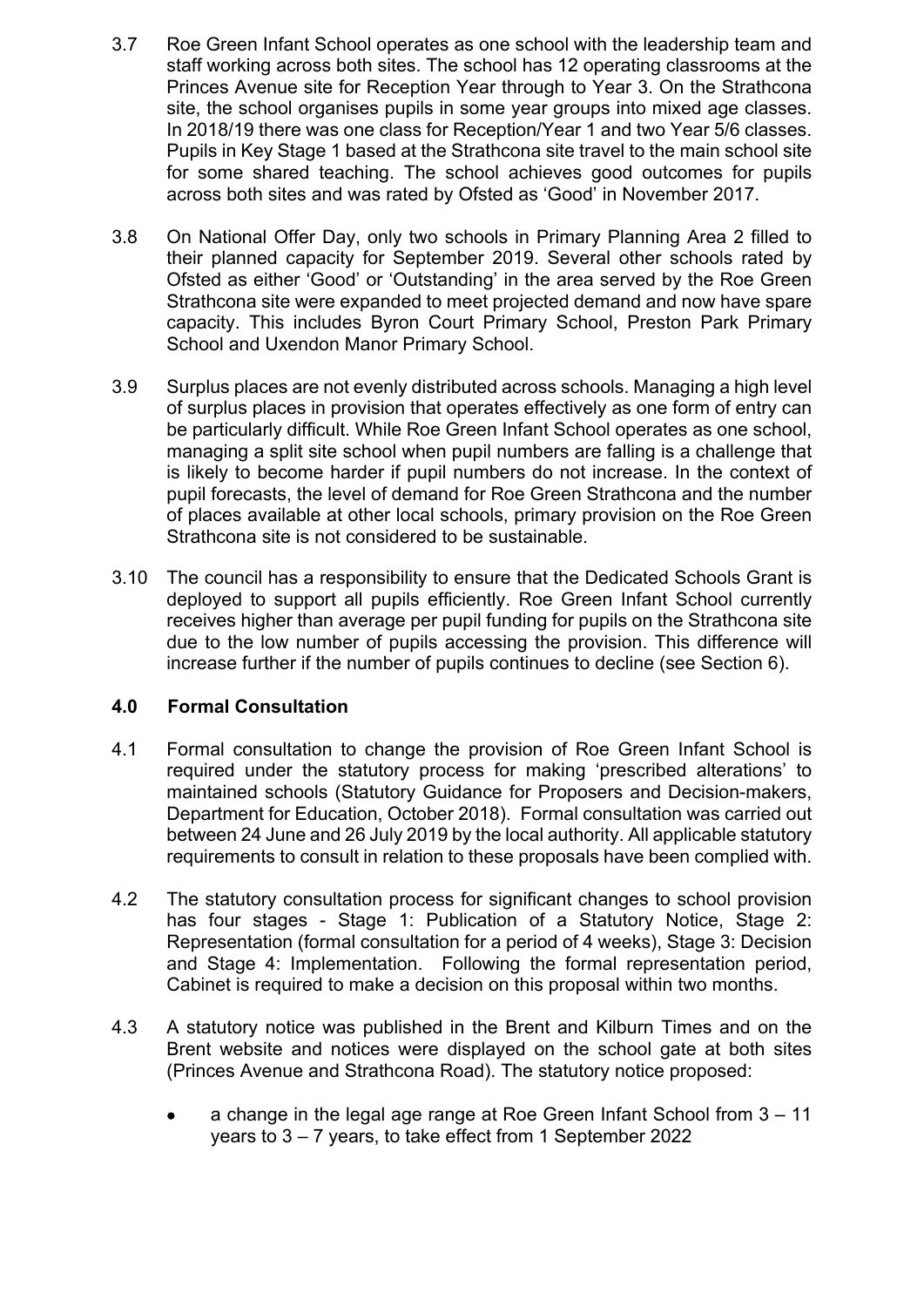- that no children should be admitted to the Strathcona site to a year group that has been closed in Key Stage 1. This would be the Reception year group in 2020/21 and the Reception and Year 1 year groups in 2021/22.
- to approve the full closure of the Strathcona site of Roe Green Infant School on 31 July 2022.
- 4.4 The proposal assures, as far as possible, that the site can continue to operate with more than one class until the proposed closure date. Table 3 indicates the projected number of children on roll in each year group up to the point of proposed closure in July 2022.

| Year    | Rec | V1<br>. . | <b>Y2</b> | Y3 | Υ4 | Y5 | Y6 | <b>Total</b> |
|---------|-----|-----------|-----------|----|----|----|----|--------------|
| 2019/20 |     |           |           | 16 |    | 20 | 39 | 104          |
| 2020/21 |     |           |           |    | 16 |    | 20 | 66           |
| 2021/22 |     | -         |           |    |    | 16 |    | 46           |

#### **Table 3: Number of children on roll with a phased closure to 2021/22**

4.5 As Cabinet has determined admissions arrangements for community schools for 2020/21 (in January 2019 in line with statutory requirements), it would be necessary to seek a variation to the admission arrangements for 2020 from the Schools Adjudicator to implement the reduction of the school's published admission number.

## **5.0 Responses to the Formal Consultation**

5.1 A total of 434 written responses and 108 e-mailed responses have been received. The responses received are summarised in Table 4.

#### **Table 4: Summary of Written Responses**

| Views on proposal to cease       | Number of          | Percentage of    |
|----------------------------------|--------------------|------------------|
| provision on Strathcona site     | responses received | response overall |
| Agree with proposal              |                    | 0.2%             |
| Disagree with/Object to proposal | 541                | 99.8%            |
| <b>Total responses</b>           | 542                | 100              |

5.2 Individuals who responded were not required to identify their status or link to the school. Table 5 summarises where this was identified by responders.

#### **Table 5: Summary of Responders**

| Parents |        | Staff of Pupils of | Governors | Unions | Councillors/MPs | Members of | <b>Not</b> |
|---------|--------|--------------------|-----------|--------|-----------------|------------|------------|
| of Roe  | Roe    | Roe Green          | of Roe    |        |                 | Public     | known      |
| Green   | Green  | llnfant            | Green     |        |                 |            |            |
| Infant  | Infant | School             | Infant    |        |                 |            |            |
| School  | School |                    | School    |        |                 |            |            |
| 64      | 16     | 16                 | 2         | نۍ     |                 | 4          | 436        |
|         |        |                    |           |        |                 |            |            |

- 5.3 A number of key themes were raised in written responses, that were similar to concerns raised during the informal consultation:
	- The quality of school place planning considerations and the need for the provision
	- The quality of the education provided by the school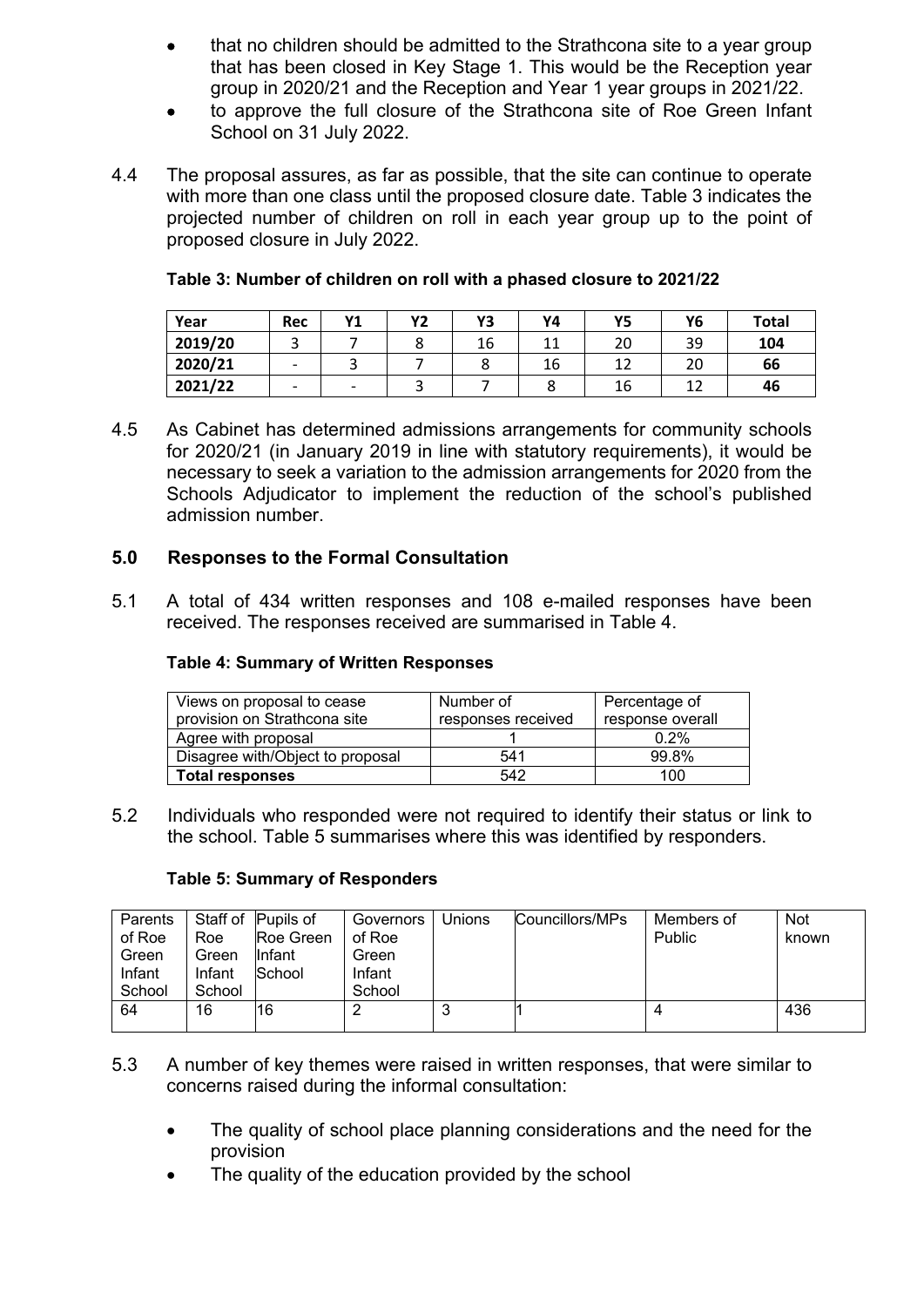- Promotion of the provision on the Strathcona site
- The impact of the closure on pupils and staff
- Alternative solutions to maintain the site as part of Roe Green Infant **School**

Appendix B provides a summary of the issues raised and responses.

- 5.4 During the formal consultation, the council was asked to consider a number of proposals for alternative use of spare capacity on the Roe Green Strathcona site to supplement the declining numbers of pupils on roll and to support the financial viability of the education offer on this site, that drew on the skills and expertise of the current staff body. None of these proposals, however, would increase demand for mainstream places. Subject to Cabinet making a decision to close the Strathcona site, then the building and site would in time become surplus to requirements for the primary school. Proposals submitted in this formal consultation would be reviewed as part of the Council's consideration of future uses of the site.
- 5.5 Feedback about the quality of the Roe Green Strathcona provision has been positive. The proposal to close the Strathcona provision is being made in response to the low numbers of pupils attending the site in the lower year groups and the projected number of pupils expected to apply in future years. Maintaining a separate site that can accommodate one form of entry (210 pupils) for only 50 pupils would not be an efficient use of resources, even with the use of vertical grouping of year groups. In the context of demographic demand, the provision is not considered to be sustainable. Officers are, therefore, of the view that the council should determine the proposal to cease provision on the Roe Green Infant School Strathcona site as set out in the statutory notice published on 26 June 2019.
- 5.6 Officers would support Roe Green Infant School through the transition period. There is a risk that parents may choose to move their children from the Roe Green Strathcona provision before the provision on the site closes. In the event that there is a change to future demand, officers will seek the views of Cabinet on the need for any further consultation to inform future decisions.

#### **6.0 Financial Implications**

- 6.1 The Strathcona site is supported by the local funding formula. The school receives approximately £5,300 per pupil funding plus a split site allocation of £200k. With 110 pupils this totals £786k of funding that Roe Green Infant School receives to deliver school places at the Strathcona site. This sum will reduce as the number of pupils reduces and could require decisions, such as more classes comprising two or more year groups, to resource education provision at the site. The school had reserves of £260k as of 1st April 2019.
- 6.2 Funding is provided by the Dedicated Schools Grant (DSG), and equates to nearly £7,100 per pupil for children at this site. This compares to an average of £5,000 per primary pupil across the borough. Given that there are spaces in other schools, the closure of the site will lead to more efficient use of DSG.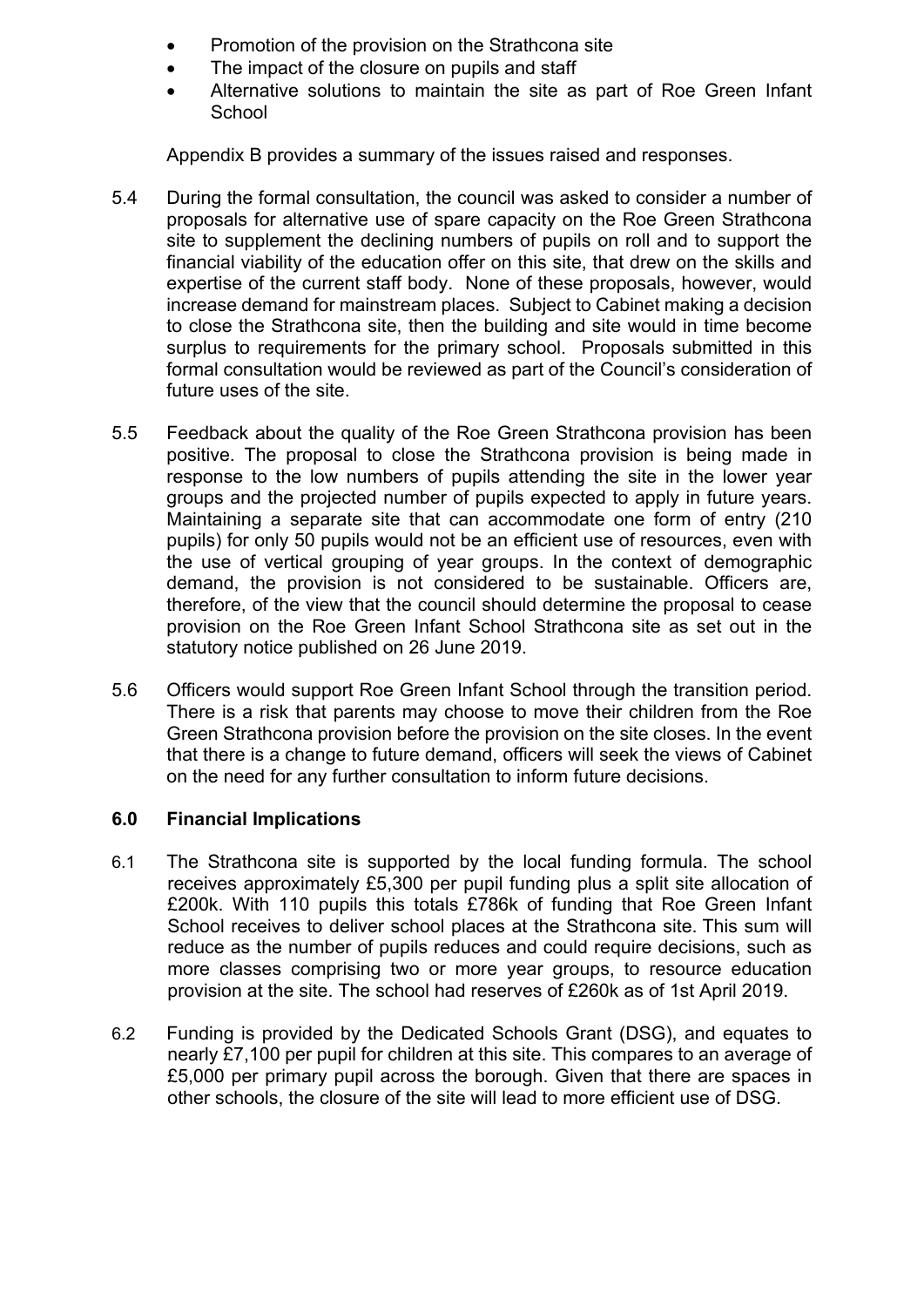#### **7.0 Legal Implications**

- 7.1 The authority has the power to consider and determine proposals published under Section 19 of The Education and Inspections Act 2006, pursuant to Section 21 (2) (f) of the Act and in accordance with Schedule 3 paragraph 3 of The School Organisation Regulations 2013.
- 7.2 Under sections 13 and 14 of The Education Act 1996, as amended by The Education and Inspections Act 2006, a local authority has a general statutory duty to ensure that there are sufficient school places available to meet the needs of the population in its area. The local authority must promote high educational standards, ensure fair access to educational opportunity and promote the fulfilment of every child's educational potential. They must also ensure that there are sufficient schools in their area and promote diversity and increase parental choice. To discharge this duty, the LA has to undertake a planning function to ensure that the supply of school places balances the demand for them.
- 7.3 If the proposals which form the basis of the formal consultation are implemented, then this would have the potential effect of the need to consider redundancies for staff.

### **8.0 Equality Implications**

- 8.1 The Public Sector Equality Duty under section 149 of the Equality Act 2010 requires the Local Authority when exercising its functions to have due regard to the need to eliminate discrimination, harassment and victimisation and other conduct prohibited under the Act, to advance equality of opportunity and foster good relations between those who have a protected characteristic and those who do not share that protected characteristic. The protected characteristics covered under the Act are age, disability, gender reassignment, marriage and civil partnership (only in respect of eliminating unlawful discrimination) pregnancy and maternity, race (this includes ethnic or national origins, colour or nationality) religion or belief (this includes lack of belief) sex and sexual orientation. Due regard means giving relevant and proportionate consideration to the duty, in that whenever significant decisions are being made consideration must be given to the impact/affect that implementing a particular decision will have in relation to equality before making that decision. Brent Council also has a policy of considering Human Rights and socio-economic impact.
- 8.2 An Equality Impact Assessment has been carried out on the proposals set out in this report and is attached at Appendix C to this report. It is not anticipated that there will be any negative impact from these proposals on the basis of disability, gender reassignment, marriage and civil partnership (only in respect of eliminating unlawful discrimination) pregnancy and maternity, race (this includes ethnic or national origins, colour or nationality) religion or belief (this includes lack of belief) sex and sexual orientation.
- 8.3 Pupil-level data suggest that the intake at the Roe Green Strathcona site is similar to other schools in terms of ethnic diversity, children on free school meals and the number of children with special needs and disabilities (SEND). If as a result of this proposal children move school, this could have a negative impact on individual children. However, based on current information other local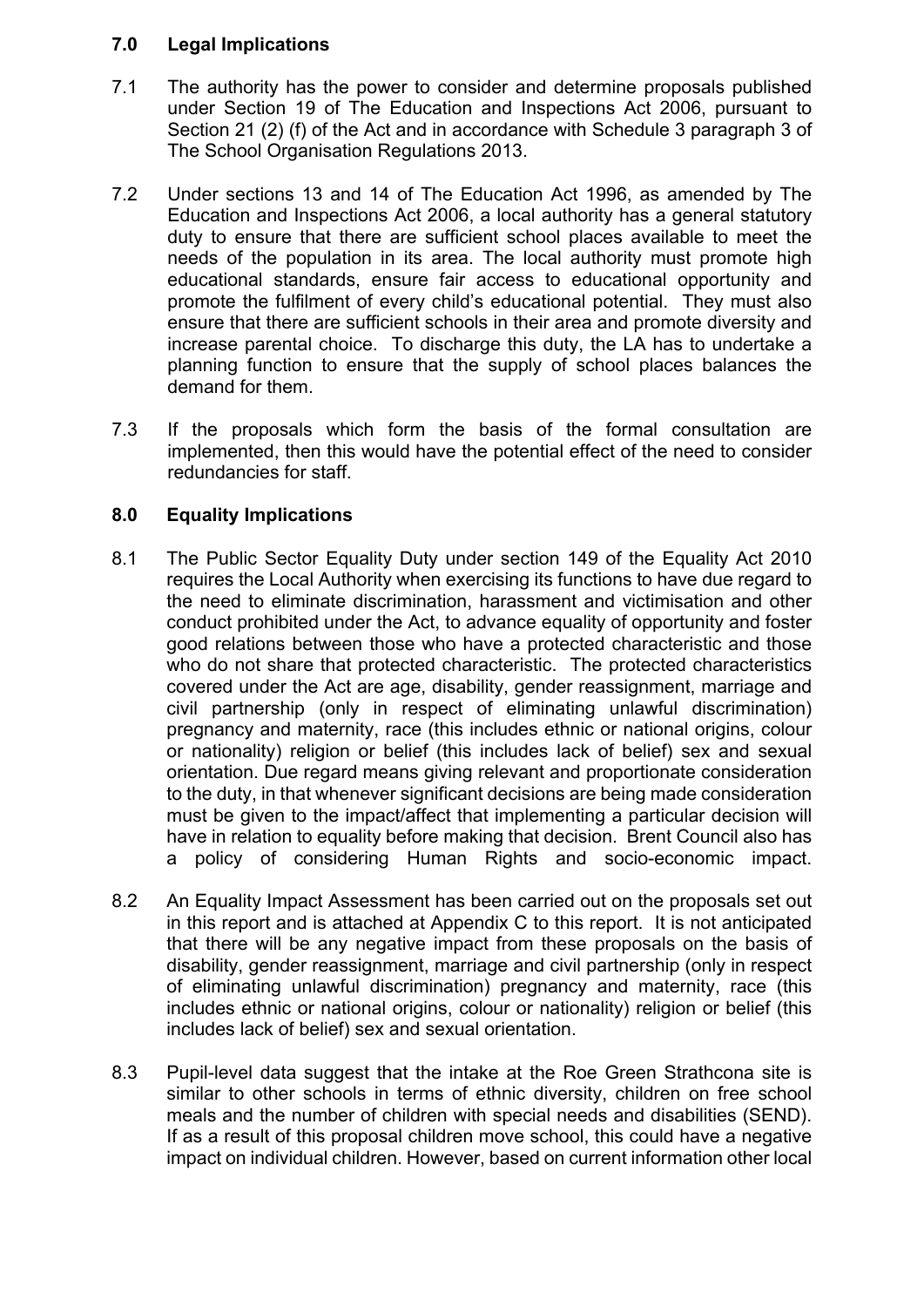schools would provide a suitable alternative and would support children to settle.

## **9.0 Consultation with Ward Members and Stakeholders**

- 9.1 Ward members have been kept informed of the informal and formal consultation proposals. Informal consultation was discussed with the ward members where the two school sites are located on 15 February 2019 (Queensbury and Preston wards). Further discussion on formal consultation was held with these ward members on 10 May 2019. Members of other wards were consulted as part of the consultation process.
- 9.2 Union representatives were informed of the consultation on the proposals at the Teachers Panel on 26 March 2019 during the informal consultation period, at a meeting with National Education Union representatives on 26 June and a meeting with UNISON representatives on the 29 July. Other stakeholders were consulted with as set out in Section 4.
- 9.3 Publication of the Statutory Notice and Representation (formal consultation) has been carried out in accordance with *The School Organisation (Prescribed Alterations to Maintained Schools (England) Regulations 2013*.

### **10.0 Human Resources Implications**

- 10.1 The proposals, if implemented, are likely to impact on the required staffing for Roe Green Infant School; the proposal would lead to a reduction in overall staffing levels which would, therefore, result in the possibility for the need to consider redundancies. The number of staff affected would depend on the nature of a phased closure. The school, supported by the local authority, would need to follow the Managing Change in Schools policy and procedure including consultation with affected staff and trade unions to effect the changes in due course.
- 10.2 The National Education Union gave notice to the Council on the 10th June of the intention of its members at Roe Green Infant school to take part in strike action in respect of the potential closure of the Strathcona site. This action took place on the 25 June and 10 July 2019. The National Education Union gave notice on the 10 July of further strike action which took place on the 17 July.
- 10.3 UNISON gave notice to the Council on the 29 July of its intention to ballot its members at Roe Green Infant School with a view to taking strike action in respect of the potential closure of the Strathcona site.
- 10.4 The dialogue with the staff of Roe Green Infant School and their representatives will continue.

## **11.0 Property Implications**

11.1 Should a decision be made to close the Strathcona site then the building and site would in time become surplus to requirements for the primary school. The Council would review its priorities and potential future uses for the site, which could include educational use and which would maximise the investment already made by the Council in the site.